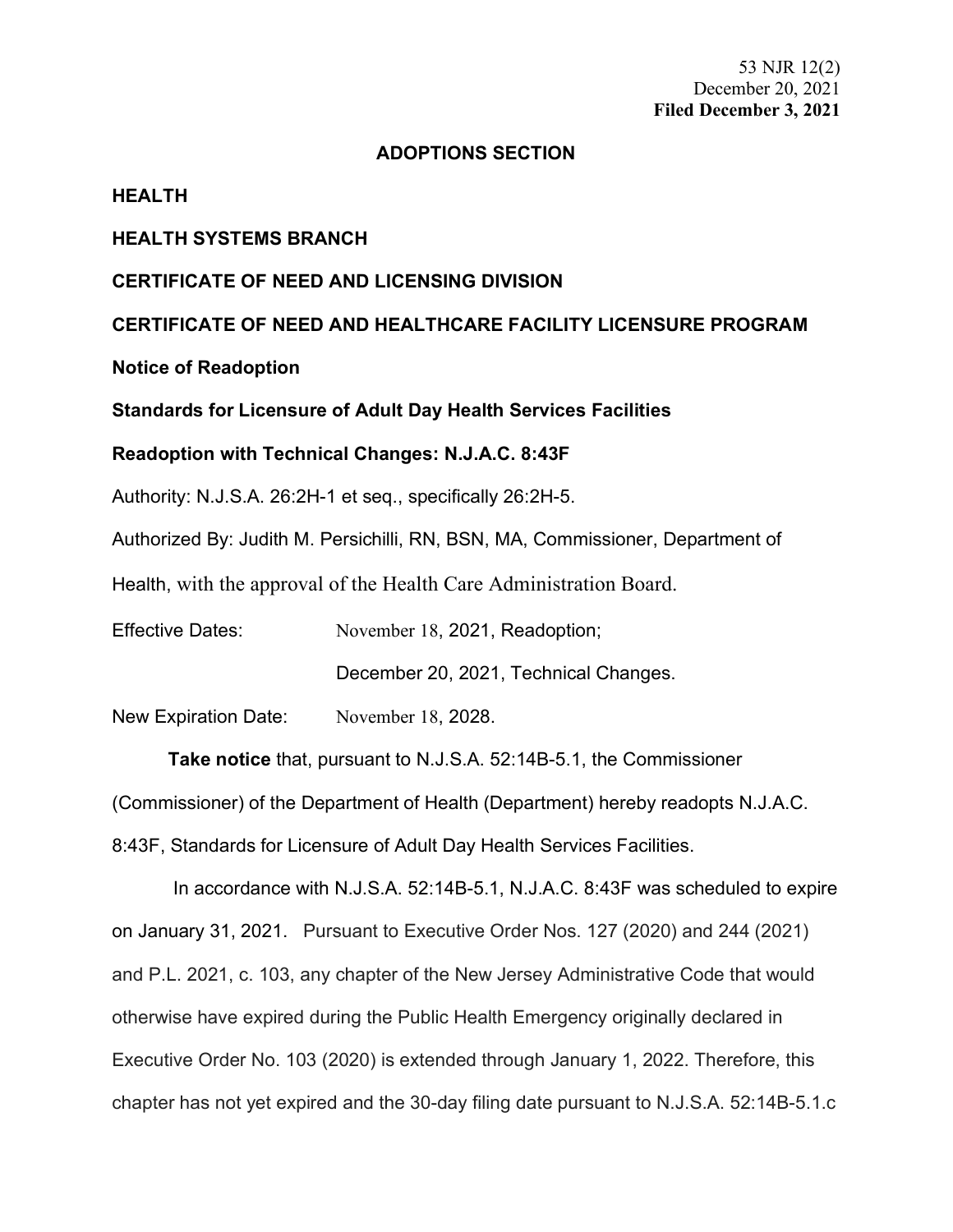has not yet occurred, therefore, pursuant to Executive Order No. 244 (2021), and P.L. 2021, c. 103, this notice of readoption is timely filed.

N.J.A.C. 8:43F, Standards for Licensure of Adult Day Health Services Facilities, governs all health care facilities, subject to the Health Care Facilities Planning Act (Act), N.J.S.A. 26:2H-1 et seq., that provide adult day health services. This chapter establishes standards and general criteria for the licensure of an adult day health services facility. N.J.A.C. 8:43F-1 provides the scope, purpose, and definitions for the chapter. Subchapter 2 details the licensing application procedures, the enforcement remedies available to the Department, the applicant's right to a hearing and duties of the license holder. Subchapter 3 requires the establishment of an administrator position, along with the responsibilities and qualifications of the individual. Subchapter 4 details the policies and procedures regarding participant rights. Subchapter 5 concerns participant pre-admission and admission assessments, along with a plan of care. Subchapter 6 details the services provided and staffing requirements. Subchapter 7 sets forth the provision of nursing services by registered professional nurses and the delegation of duties.

Subchapter 8 details the provision of medical services, requires a facility to designate a physician as a medical consultant and sets forth the responsibilities of the medical consultant, and responsibilities of physicians, advanced practice nurses, and physician assistants. Subchapter 9 requires the establishment of a pharmaceutical consultant position and details the provision of medication administration policies and pharmaceutical control and reporting policies. Subchapter 10 sets forth the qualifications of the food services supervisor and dietitian, along with the dietary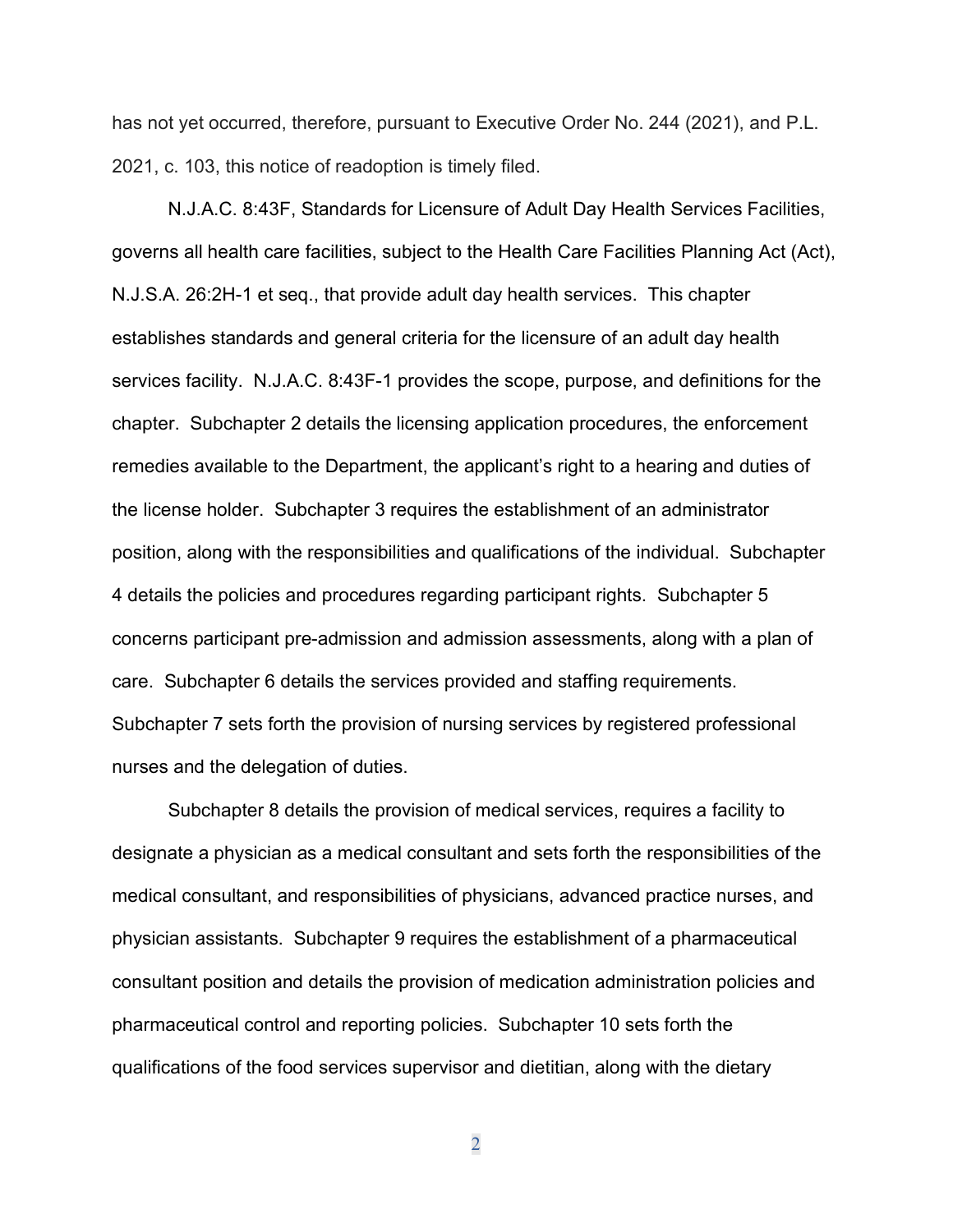services that must be provided. Subchapter 11 details the rehabilitation services, supplies, and equipment that must be provided. Subchapter 12 concerns the social worker qualifications and services provided. Subchapter 13 requires the establishment of an activities director position, along with the responsibilities and qualifications of the individual and the provision of activities services. Subchapter 14 details the physical plant standards for the facility. Subchapter 15 concerns the medical records of participants. Subchapter 16 sets forth infection control policies and procedures, as well as housekeeping and sanitation requirements. Subchapter 17 establishes policies for the transportation of participants and Subchapter 18 requires the establishment of a written plan for a quality improvement program.

The Commissioner has reviewed N.J.A.C. 8:43F and has determined that the existing chapter remains necessary, proper, reasonable, efficient, understandable, and responsive to the purposes for which the Department originally promulgated it, as amended and supplemented over time and, with the technical changes described below, should be readopted.

The Department is making several technical changes upon readoption. The Department is correcting references throughout the chapter to the Department to reflect the change in the Department's name pursuant to [N.J.S.A. 26:1A-2.](https://advance.lexis.com/api/document?collection=statutes-legislation&id=urn:contentItem:5F0Y-C1R1-6F13-00JD-00000-00&context=1000516) The Department is correcting references to the names and contact information of units within the Department that have changed following Department reorganization. The Department is correcting references throughout the chapter to the Office of the Ombudsman for the Institutionalized Elderly to reflect the change in the name of that entity to the State Long-Term Care Ombudsman pursuant to P.L. 2017, c. 131, § 202 (see [N.J.S.A.](https://advance.lexis.com/api/document?collection=statutes-legislation&id=urn:contentItem:5F0Y-CF01-6F13-0016-00000-00&context=1000516)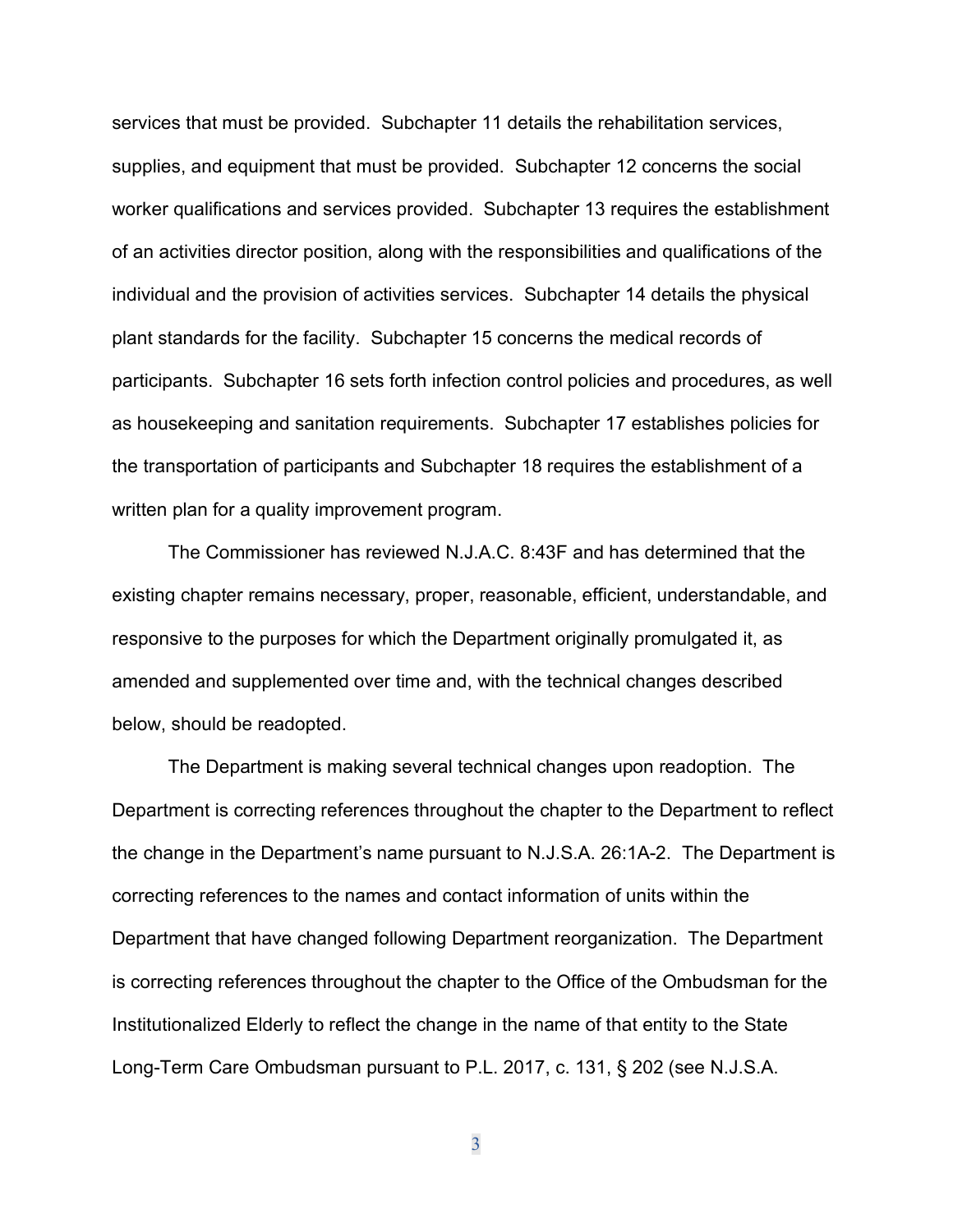[52:27G-1](https://advance.lexis.com/api/document?collection=statutes-legislation&id=urn:contentItem:5F0Y-CF01-6F13-0016-00000-00&context=1000516) et seq., particularly at 52:27G-3) and changes to that entity's contact information. Throughout the chapter, the Department is updating mailing addresses and other contact information of entities to which the chapter refers; and updating crossreferences to laws, rules, and publications to which the chapter refers.

Therefore, pursuant to N.J.S.A. 52:14B-5.1, N.J.A.C. 8:43F is readopted and shall continue in effect for seven years.

**Full text** of the technical changes follows (additions indicated in boldface **thus**; deletions indicated in brackets [thus]):

# SUBCHAPTER 1. GENERAL PROVISIONS

#### 8:43F-1.1 Scope and purpose

The rules in this chapter [pertain] **apply** to all facilities that provide adult day health services, regardless of the source of payment. These rules constitute the basis for the licensure of adult day health services facilities by the New Jersey Department of Health [and Senior Services]. The Medicaid rules for adult day health services are contained [in] **at** N.J.A.C. [8:86] **10:164**. Adult day health services facilities provide specialized, integrated care to participants in order to assist them in reaching the functional levels of which they are capable, as well as to protect their health and safety. The purpose of this chapter is to establish minimum rules to which an adult day health service facility must adhere to be licensed to operate in New Jersey. An adult day health services facility that is a Medicaid provider shall also comply with the rules at N.J.A.C. [8:86] **10:164**.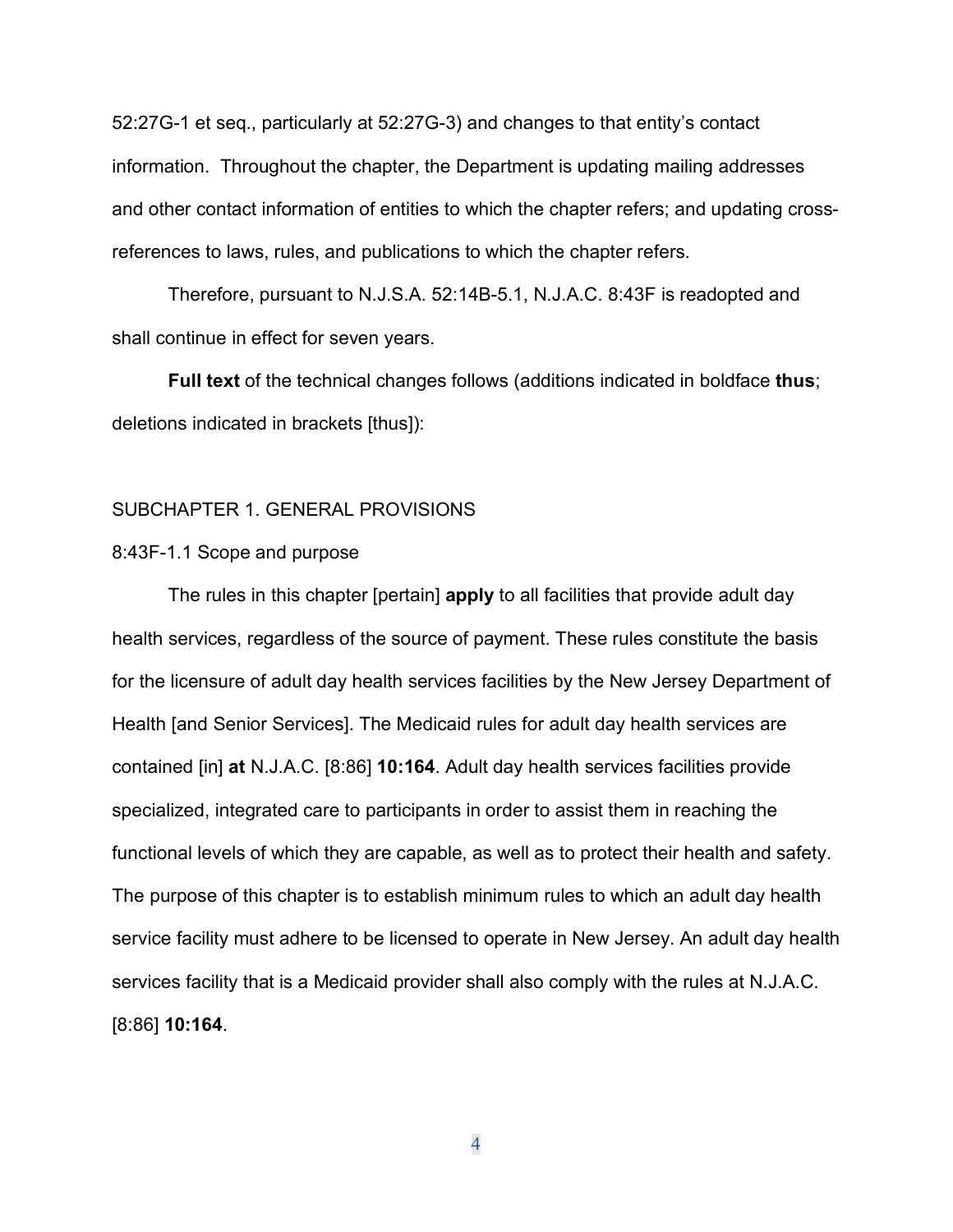### 8:43F-1.2 Definitions

The following words and terms, when used in this chapter, shall have the following meanings, unless the context clearly indicates otherwise:

…

"Adult day health services facility" means a facility or a distinct part of a facility which is licensed by the New Jersey Department of Health [and Senior Services] to provide preventive, diagnostic, therapeutic, and rehabilitative services under medical and nursing supervision to meet the needs of functionally impaired adult participants who are not related to the members of the governing authority by marriage, blood, or adoption. Adult day health services facilities provide services to participants for a period of time, which does not exceed 12 hours during any calendar day.

"Advanced practice nurse" means an individual [so] certified by the New Jersey [State] Board of Nursing**, Division of Consumer Affairs of the New Jersey Department of Law and Public Safety,** in accordance with [N.J.S.A. 45:11-23 et seq] **N.J.A.C. 13:37-7**.

…

"Commissioner" means the [New Jersey] Commissioner of **the New Jersey Department of** Health [and Senior Services].

…

"Controlled Dangerous Substances Acts" means the [Controlled Substances] **Comprehensive Drug Abuse Prevention and Control** Act of 1970 (Title II, Public Law 91-513) and the New Jersey Controlled Dangerous Substances Act [of 1970], N.J.S.A. 24:21-1 et seq.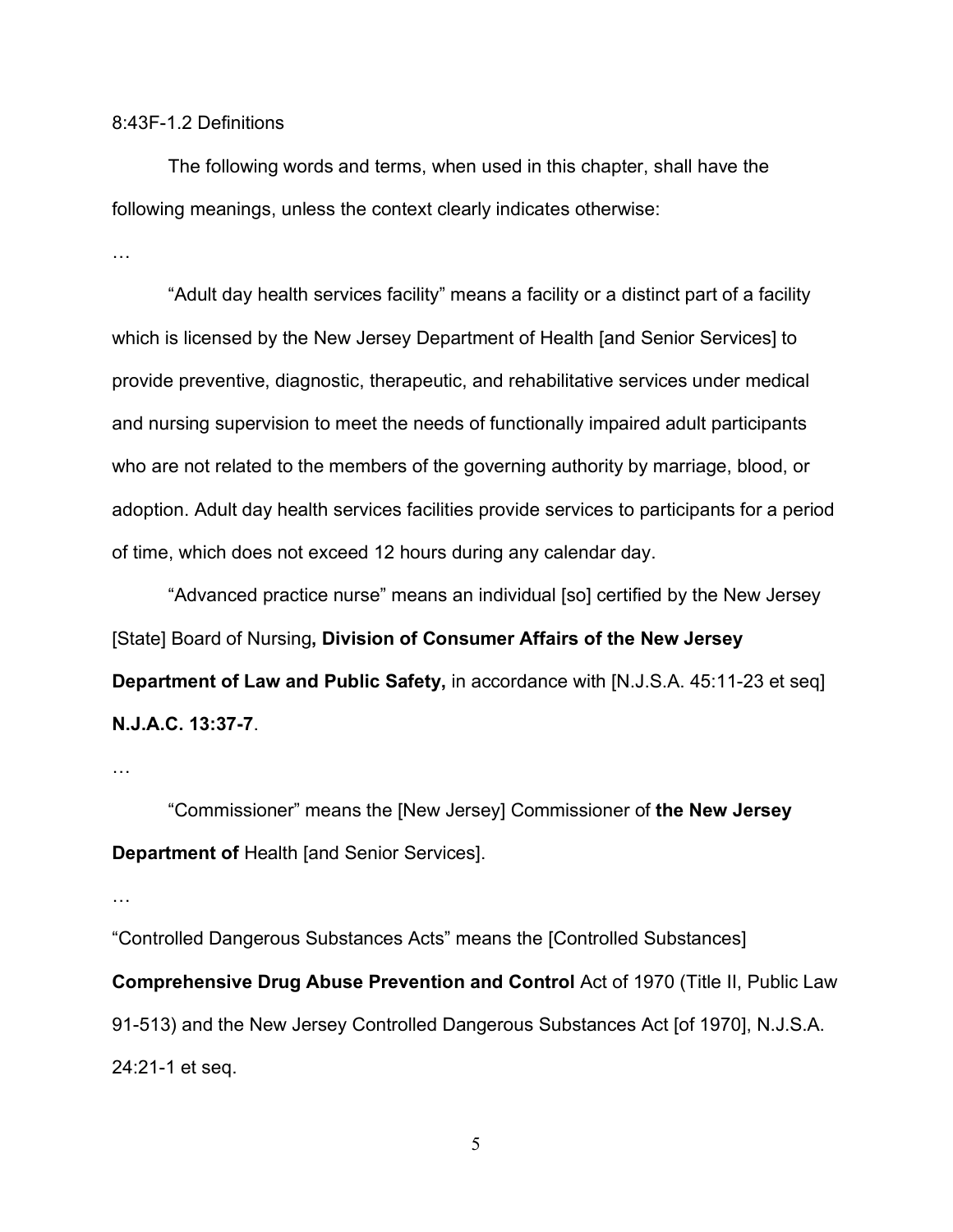"Department" means the New Jersey Department of Health [and Senior Services].

"Dietitian" means a person who is registered or eligible for registration by the Commission on Dietetic Registration (Office on Dietetic Credentialing**)**[, 216 W. Jackson Boulevard--7th Floor,**,** Chicago, Illinois 60606-6995)].

"Division" means the Division of [Health Facilities Evaluation] **Certificate of Need and** Licensing within the New Jersey Department of Health [and Senior Services] **for which the contact information is Division of Certificate of Need and Licensing, PO Box 358, Trenton, NJ 08625-0358**.

**…**

…

"Licensed nursing personnel" (licensed nurse) means registered professional nurses or practical nurses licensed by the New Jersey [State] Board of Nursing**, Division of Consumer Affairs of the New Jersey Department of Law and Public Safety pursuant to N.J.A.C. 13:37-2**.

"Licensed practical nurse" (LPN) means an individual who is [so] licensed by the New Jersey [State] Board of Nursing**, Division of Consumer Affairs of the New Jersey Department of Law and Public Safety** pursuant to [\[N.J.S.A. 45:11-27\]](https://advance.lexis.com/api/document?collection=statutes-legislation&id=urn:contentItem:5F0Y-CB91-6F13-04MS-00000-00&context=) **N.J.A.C. 13:37-2**.

…

"Occupational therapist" means an individual who is [so] licensed, or eligible for licensure, by the New Jersey Occupational Therapy Advisory Council**, Division of**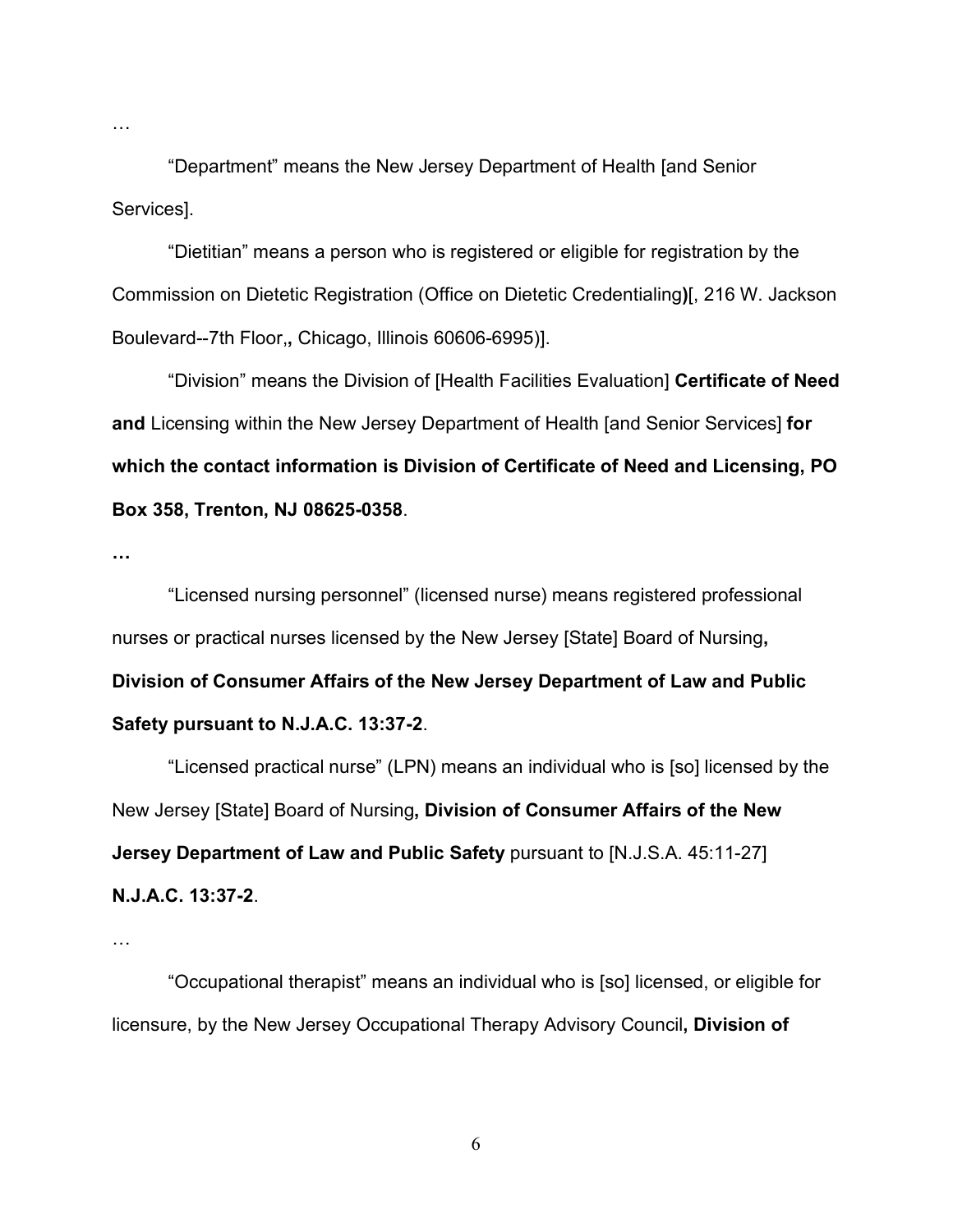**Consumer Affairs of the New Jersey Department of Law and Public Safety,** in accordance with [N.J.S.A. 45:9-37.51] **N.J.A.C. 13:44K**.

…

"Physician" means an individual who is licensed or authorized by the New Jersey State Board of Medical Examiners**, Division of Consumer Affairs of the New Jersey Department of Law and Public Safety** to practice medicine in the State of New Jersey, pursuant to [\[N.J.S.A. 45:9-1](https://advance.lexis.com/api/document?collection=statutes-legislation&id=urn:contentItem:5F0Y-CB91-6F13-0434-00000-00&context=) et seq] **N.J.A.C. 13:35**.

…

"Prior authorization" means the approval process of eligible Medicaid participants by the Department prior to the provision of adult day health services, in accordance with N.J.A.C. 8:86-1.5 and [\[8:43F-2.8\]](https://advance.lexis.com/api/document?collection=administrative-codes&id=urn:contentItem:5XKV-PW21-JS0R-230P-00009-00&context=)**10:164-1.5**.

"Registered professional nurse" (RN) means a person who is [so] licensed by the New Jersey [State] Board of Nursing**, Division of Consumer Affairs of the New Jersey Department of Law and Public Safety pursuant to [N.J.S.A. 45:11-26] N.J.A.C. 13:37-2**.

…

"Speech-language pathologist" means an individual who holds a current New Jersey license issued by the Audiology and Speech-Language Pathology Advisory Committee, Division of Consumer Affairs of the New Jersey Department of Law and Public Safety **pursuant to N.J.A.C. 13:44C**.

…

# SUBCHAPTER 2. LICENSURE PROCEDURES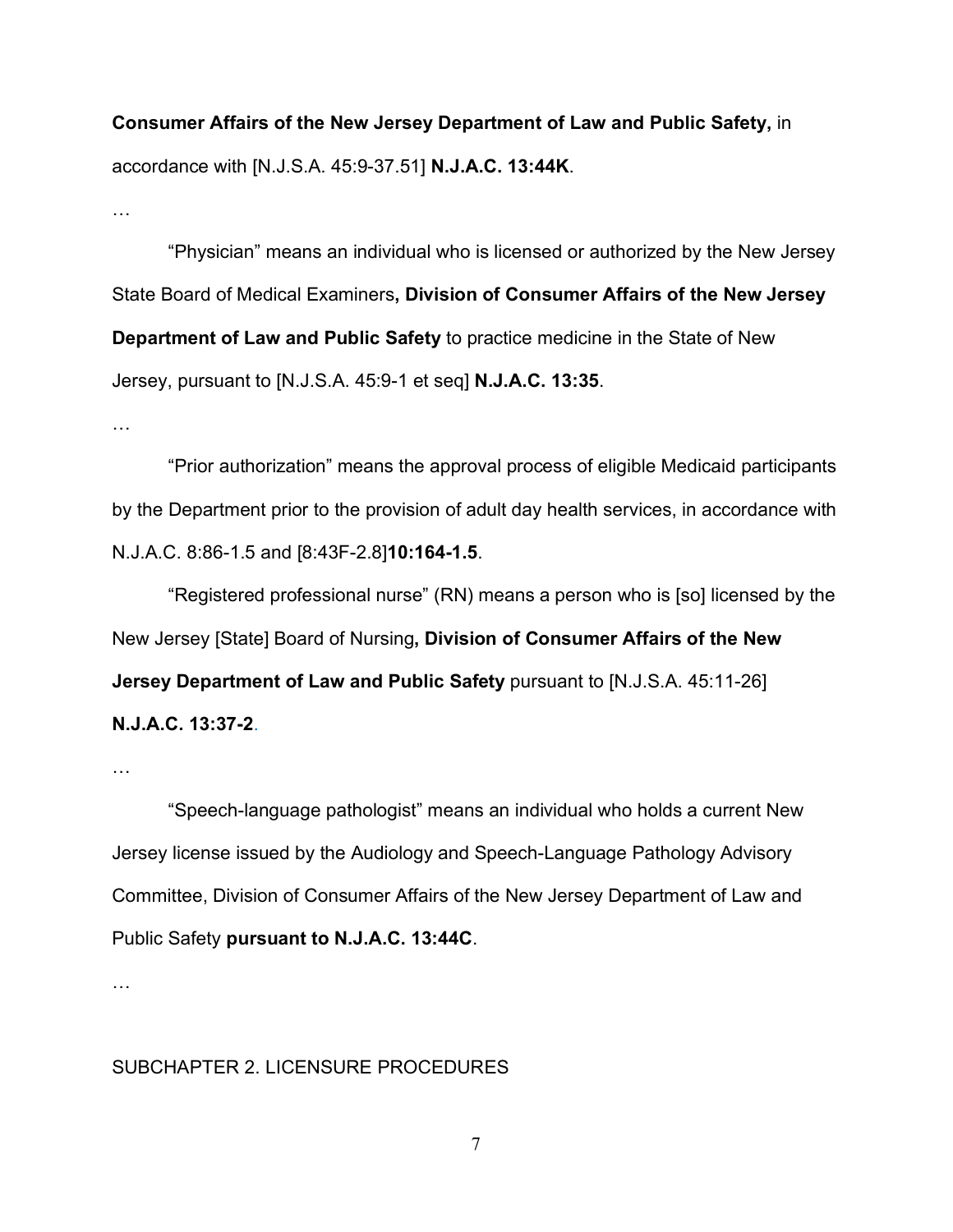8:43F-2.1 Licensure application procedures and requirements

(a) A person, organization, or corporation desiring to operate an adult day health services facility, or to expand or relocate an existing facility, shall submit an application for a license on forms prescribed by the Department. Such forms may be obtained from[:]

#### [Director

Office of Certificate of Need and Healthcare Facility Licensure Division of Health Facilities Evaluation and Licensing New Jersey Department of Health and Senior Services PO Box 358

Trenton, NJ 08625-0358] **the Director of the Division or at N.J.A.C.** 

### **8:39 Appendix D.**

1.-7. (No change.)

8. The Department shall not issue or continue licensure for the operation of an adult day health services facility unless the current or prospective owner(s) and administrator(s) have obtained prior clearance from the Department's Criminal Background Investigation Unit. The Department shall not issue clearance to any current or prospective owner or administrator who has been convicted of a crime or offense relating adversely to the person's ability to provide care, including, but not limited to, homicide, assault kidnapping, sexual offenses, robbery, crimes against the family, children**,** or [incompetents] **persons adjudicated to be incapacitated**, and financial crimes, except when the current or prospective owner or administrator with a criminal history has demonstrated his or her rehabilitation in order to qualify as an owner or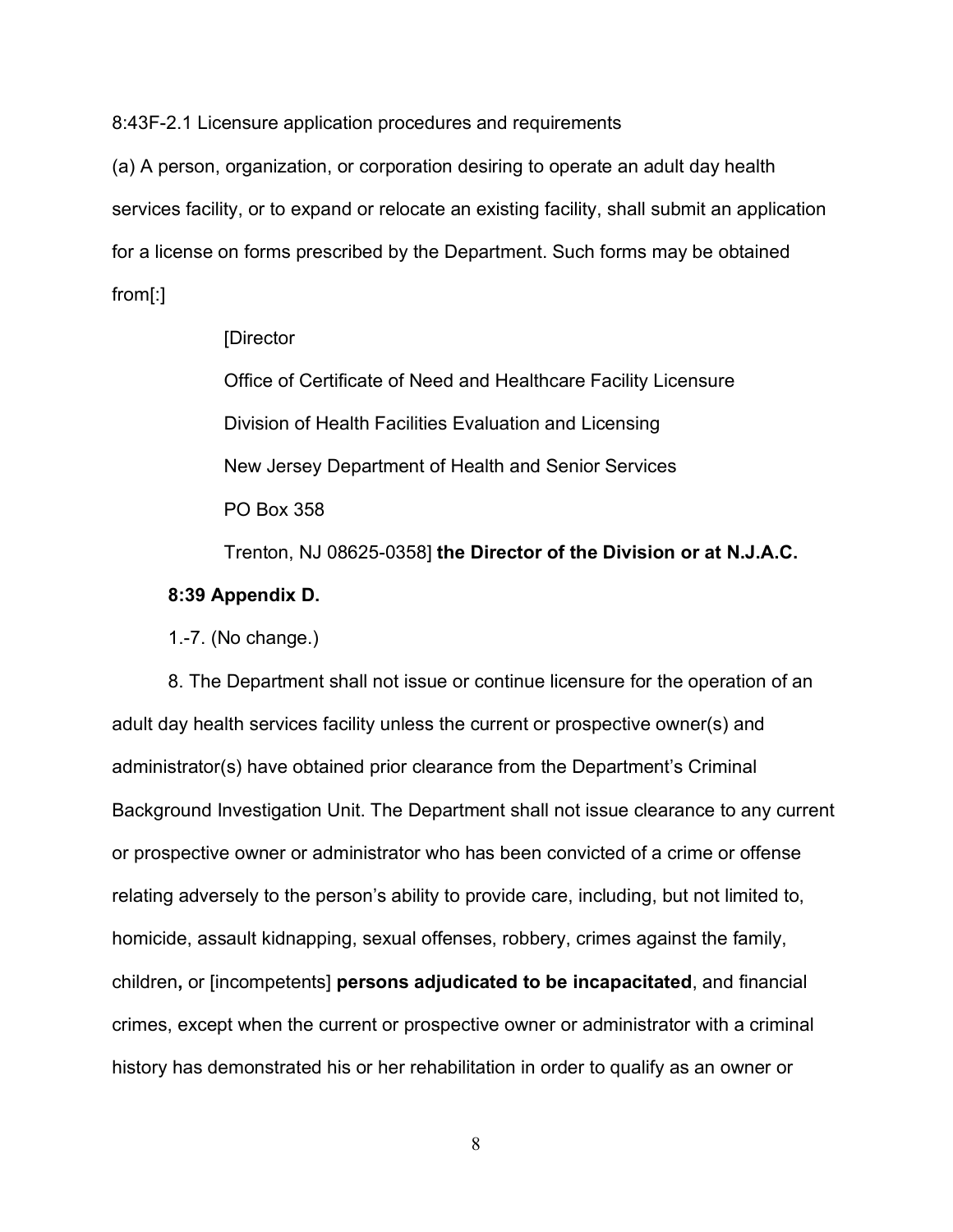administrator in accordance with the standards set forth in the Rehabilitated Convicted Offender Act, N.J.S.A. 2A:168A-1 et seq.

i. In accordance with the provisions of the Administrative Procedure[s] Act, N.J.S.A. 52:14B-1 et seq.**,** and 52:14F-1 et seq., and the Uniform Administrative Procedure[s] Rules, N.J.A.C. 1:1, any individual disqualified from owning, operating, or administering an adult day health services facility shall be given an opportunity to challenge the accuracy of the disqualifying criminal history record prior to being permanently disqualified from participation.

### 8:43F-2.2. Waiver

(a) The Commissioner or his or her designee may, in accordance with the general purposes and intent of [N.J.S.A. 26:2H-1](https://advance.lexis.com/api/document?collection=statutes-legislation&id=urn:contentItem:8R0P-FVV2-D6RV-H2RX-00000-00&context=) et seq.**,** and the rules in this chapter, waive provisions of these rules if, in his or her opinion, such waiver would not render the premises, equipment, personnel, finances, rules and bylaws, and standards of health care at a facility unfit or inadequate.

1. A facility seeking a waiver of these rules shall apply in writing to the Director of the [Facility Licensing and Certification Program of the Department] **Division**.

2.-3. (No change.)

### 8:43F-2.3 Newly constructed or expanded facilities

(a) The licensure application for a newly constructed, renovated or expanded facility shall include written approval of final construction of the physical plant by:

Health Care Plan Review Unit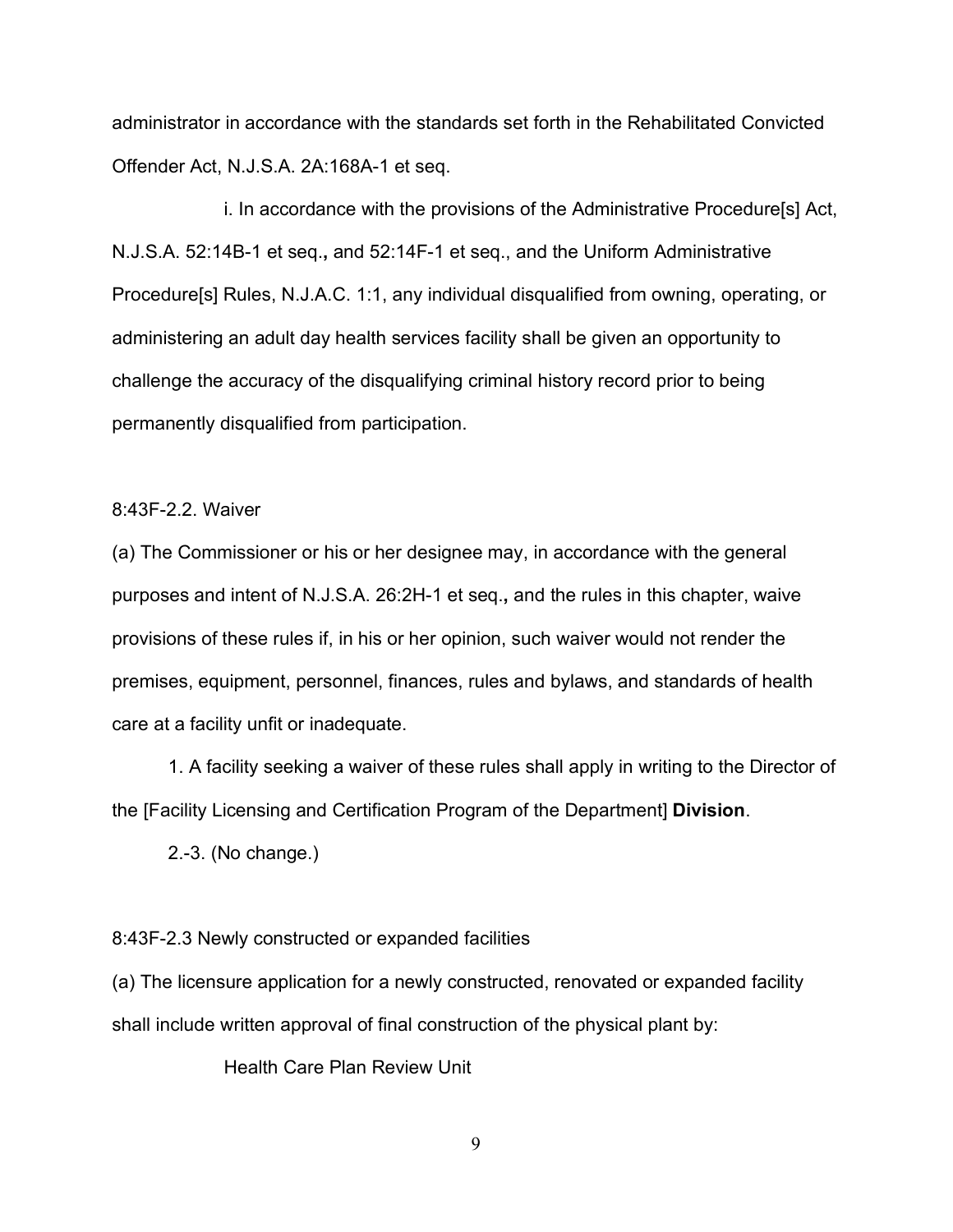Division of Codes and Standards New Jersey Department of Community Affairs PO Box [815] **817** Trenton, NJ [08625-0815] **08625-0817** (609) 633-8151

1. Any existing or proposed adult day health services facility with a construction program shall submit plans to the Health Care Plan Review Unit, Division of Codes and Standards, New Jersey Department of Community Affairs, PO Box [815] **817**, Trenton, NJ [08625-0815] **08625-0817**, for review and approval prior to the initiation of construction.

2. (No change.)

### 8:43F-2.4 Preliminary conference

When a newly constructed facility is approximately 80 percent complete or when an applicant's estimated date of opening is within 30 days, the applicant shall schedule a preliminary conference with the [Office of Certificate of Need and Healthcare Facility Licensure] **Division** for review of the conditions for licensure and operation.

#### 8:43F-2.5 Surveys

(a) When the written application for licensure is approved and the building is ready for occupancy, a survey of the facility by representatives of the Department shall be conducted at the Department's discretion to determine if the facility adheres to the rules in this chapter.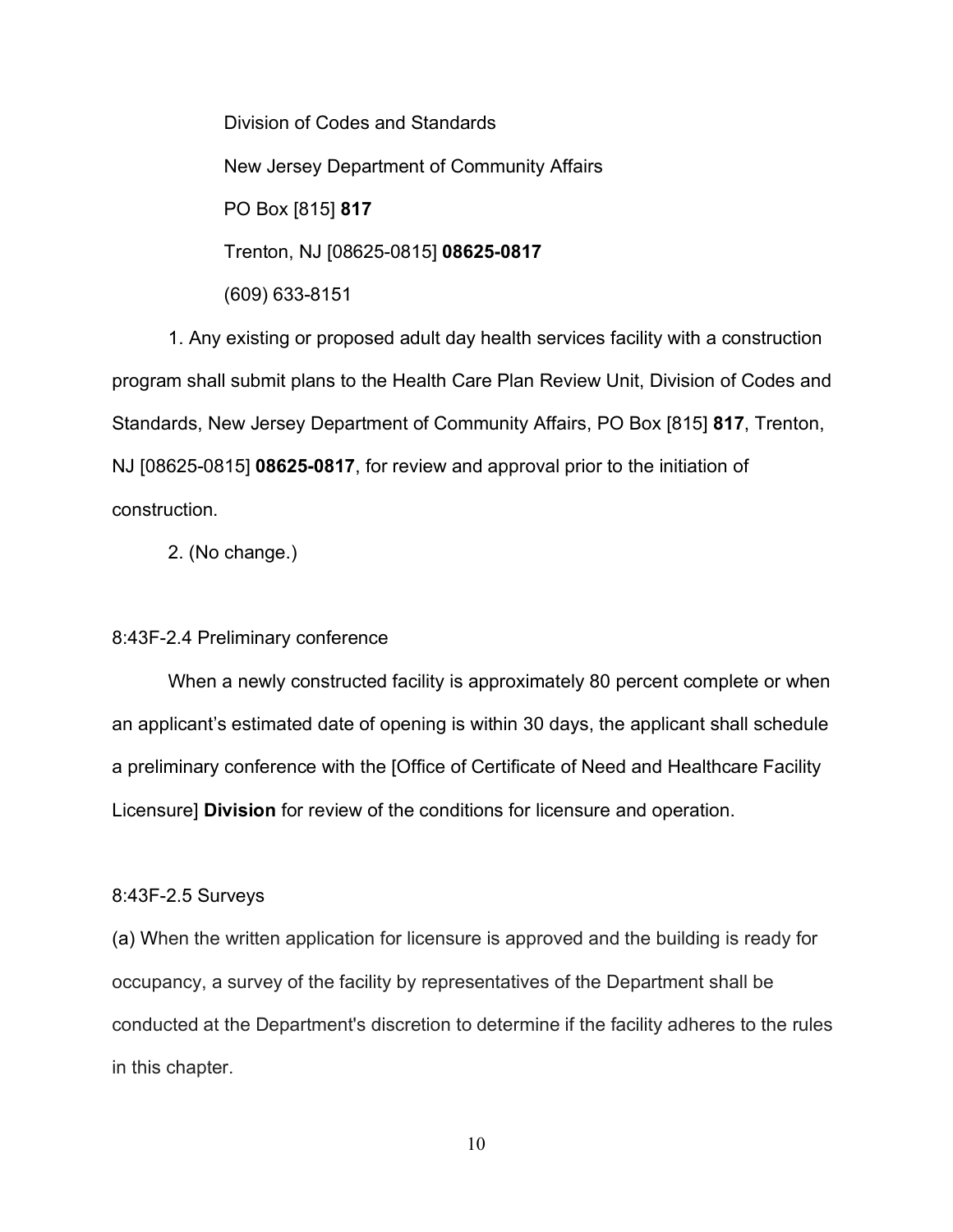1. (No change.)

2. The facility shall notify the [Office of Certificate of Need and Healthcare Facility Licensure of the Department] **Division** when the deficiencies, if any, have been corrected, and the Assessment and Survey Program shall schedule one or more resurveys of the facility prior to occupancy.

3. (No change.)

(b) No facility shall admit participants to the facility until the [Office of Certificate of Need and Healthcare Facility Licensure of the Department] **Division** issues a license to operate the facility.

(c)-(e) (No change.)

## 8:43F-2.6 License

(a) The Department shall issue a license to the operator of the facility when all of the following conditions are met:

1. A project proposal has been submitted by the applicant and approved by the [Office of Certificate of Need and Healthcare Facility Licensure] **Division**, in writing;

i. The project proposal shall specify if there will be more than one shift of operation and shall provide the hours of operation for each shift. Any change in the hours of operation shall be reported, in writing, to the [Office of Certificate of Need and Healthcare Facility Licensure] **Division**; and

ii. (No change.)

2. (No change.)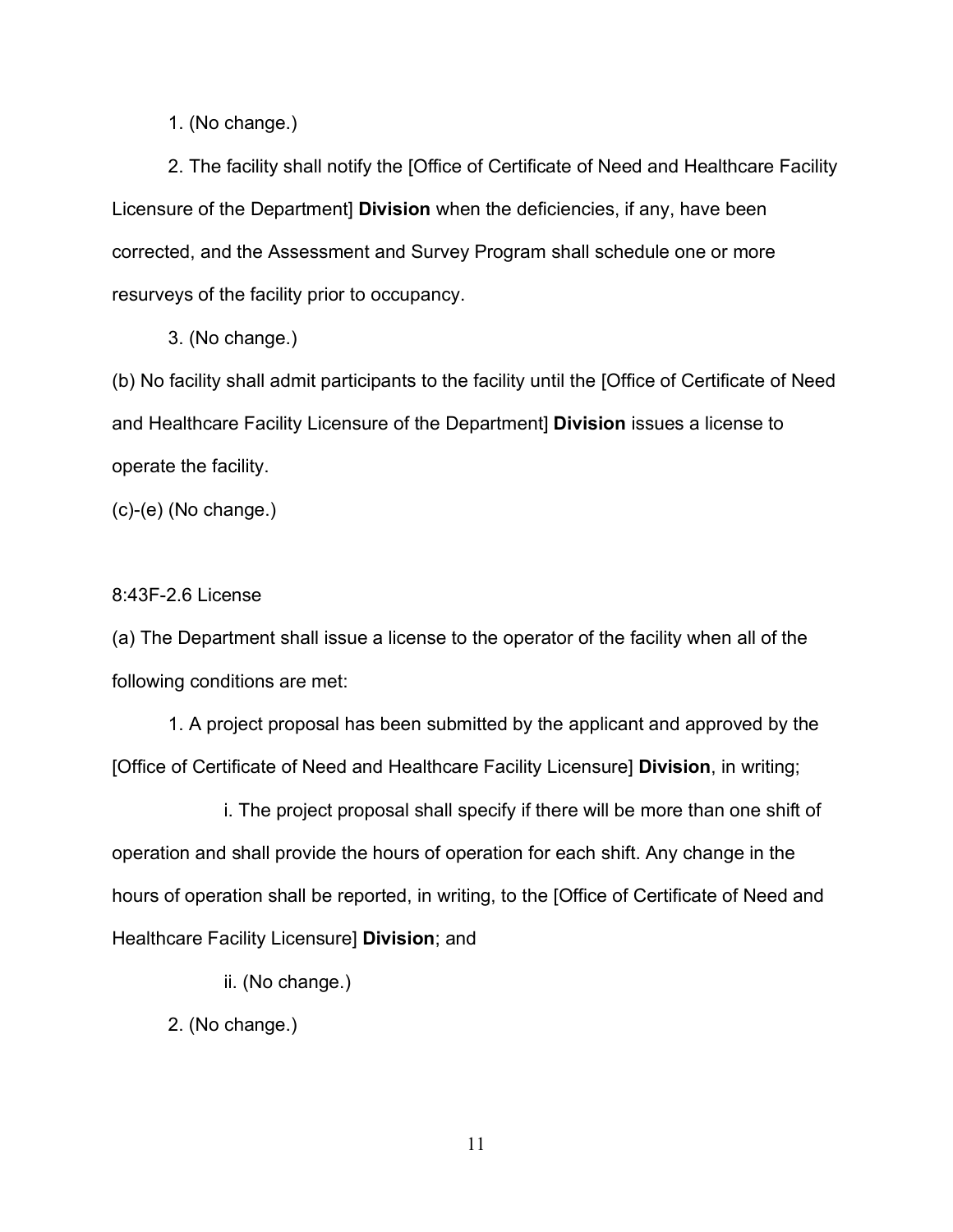3. A preliminary conference for review of conditions for licensure and operation has taken place between representatives of the facility and staff of the Division [of Health Facilities Evaluation and Licensing];

4. (No change.)

5. In accordance with N.J.A.C. 8:43F-2.1(a)[9]**8**, the owners and administrators of prospective adult day health services facilities shall have clearance from the Criminal Background Investigation Unit prior to operating the adult day health services facilities;

6. The applicant has submitted the following additional documents to the [Office of Certificate of Need and Healthcare Facility Licensure] **Division**:

i.- iii. (No change.)

7. A survey by Department staff [indicates] **indicating** that the facility meets the standards set forth in the chapter and [N.J.S.A. 26:2H-1](https://advance.lexis.com/api/document?collection=statutes-legislation&id=urn:contentItem:8R0P-FVV2-D6RV-H2RX-00000-00&context=) et seq.

(b) - (g) (No change.)

#### 8:43F-2.7 Surrender of license

The facility shall notify each participant, the participant's physician, advanced practice nurse, or physician assistant, and any guarantors of payment at least 30 days prior to the voluntary surrender of a license, or as directed under an order of revocation, refusal to renew, or suspension of license. In such cases, the license shall be returned to the [Office of Certificate of Need and Healthcare Facility Licensure] **Division** within seven working days after the voluntary surrender, revocation, non-renewal, or suspension of license.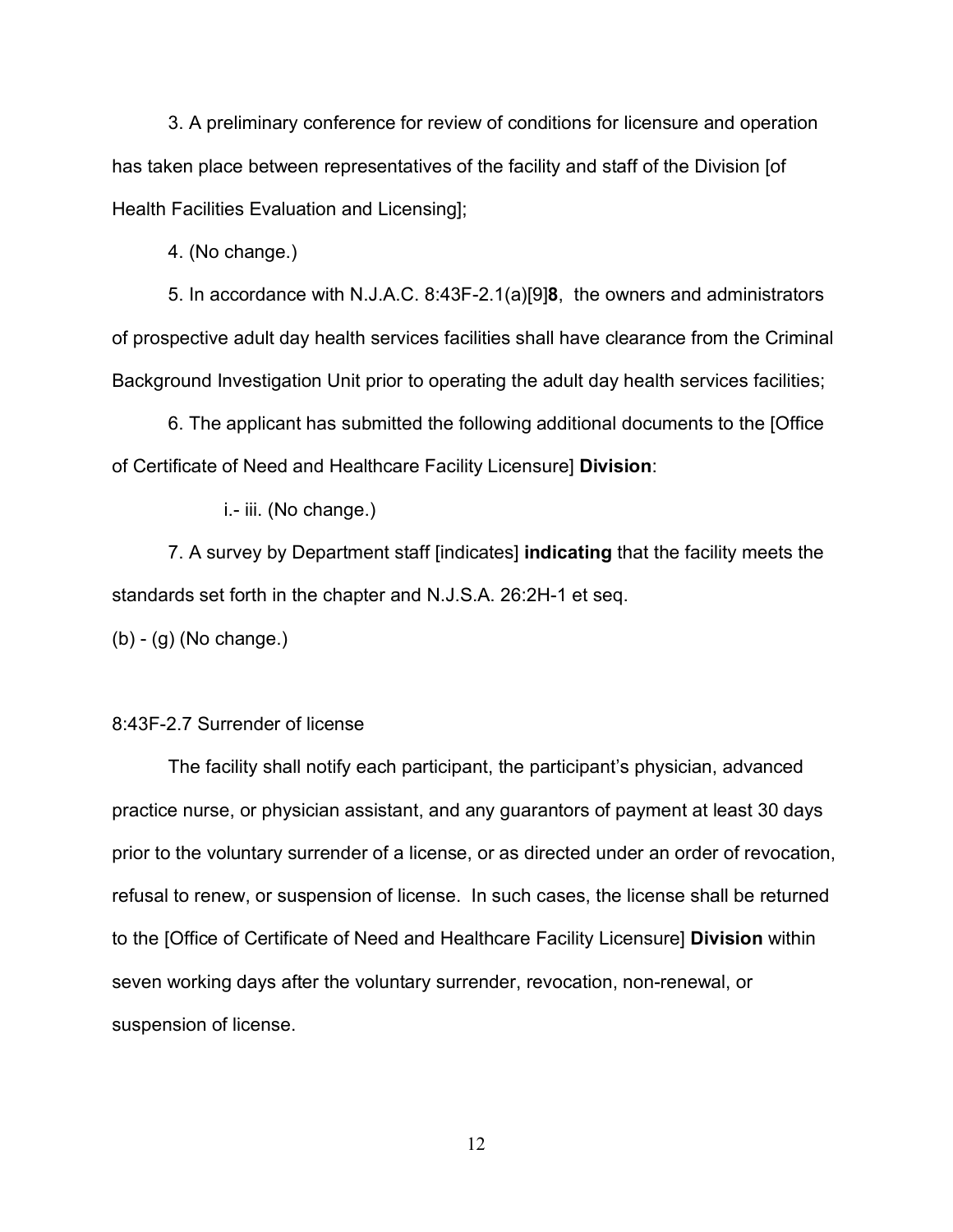8:43F-2.11. Disclosure of ownership

(a) (No change.)

(b) No facility shall be owned or operated by any individual who does not receive clearance from the Criminal Background Investigation Unit in accordance with [N.J.A.C.](https://advance.lexis.com/api/document?collection=administrative-codes&id=urn:contentItem:5XKV-PW61-F65M-6061-00009-00&context=)  [8:43F-2.1\(a\)8](https://advance.lexis.com/api/document?collection=administrative-codes&id=urn:contentItem:5XKV-PW61-F65M-6061-00009-00&context=) [or 9], or who has a history of continuing or serious violations of [N.J.A.C.](https://advance.lexis.com/api/document?collection=administrative-codes&id=urn:contentItem:5XKV-PWC1-JWR6-S51R-00009-00&context=)  [8:43F](https://advance.lexis.com/api/document?collection=administrative-codes&id=urn:contentItem:5XKV-PWC1-JWR6-S51R-00009-00&context=) or [\[N.J.A.C. 8:86\]](https://advance.lexis.com/api/document?collection=administrative-codes&id=urn:contentItem:5XKV-PW31-JBDT-B4YK-00009-00&context=) **10:164** or other statutory requirements.

8:43F-2.12 Transfer of ownership

(a) Any proposed change in ownership shall be reported to the Director of the [Office of Certificate of Need and Healthcare Facility Licensure of the Department] **Division,** in writing at least 30 days prior to the change.

(b) Prior to transferring ownership of a facility, the prospective new owner shall submit an application to the [Office of Certificate of Need and Healthcare Facility Licensure] **Division**. The application shall include the following information:

1.-4. (No change.)

(c) (No change.)

(d) When a transfer of ownership application has been reviewed and deemed acceptable, an approval letter from the [Office of Certificate of Need and Healthcare Facility Licensure] **Division** shall be sent to the applicant along with licensure application forms.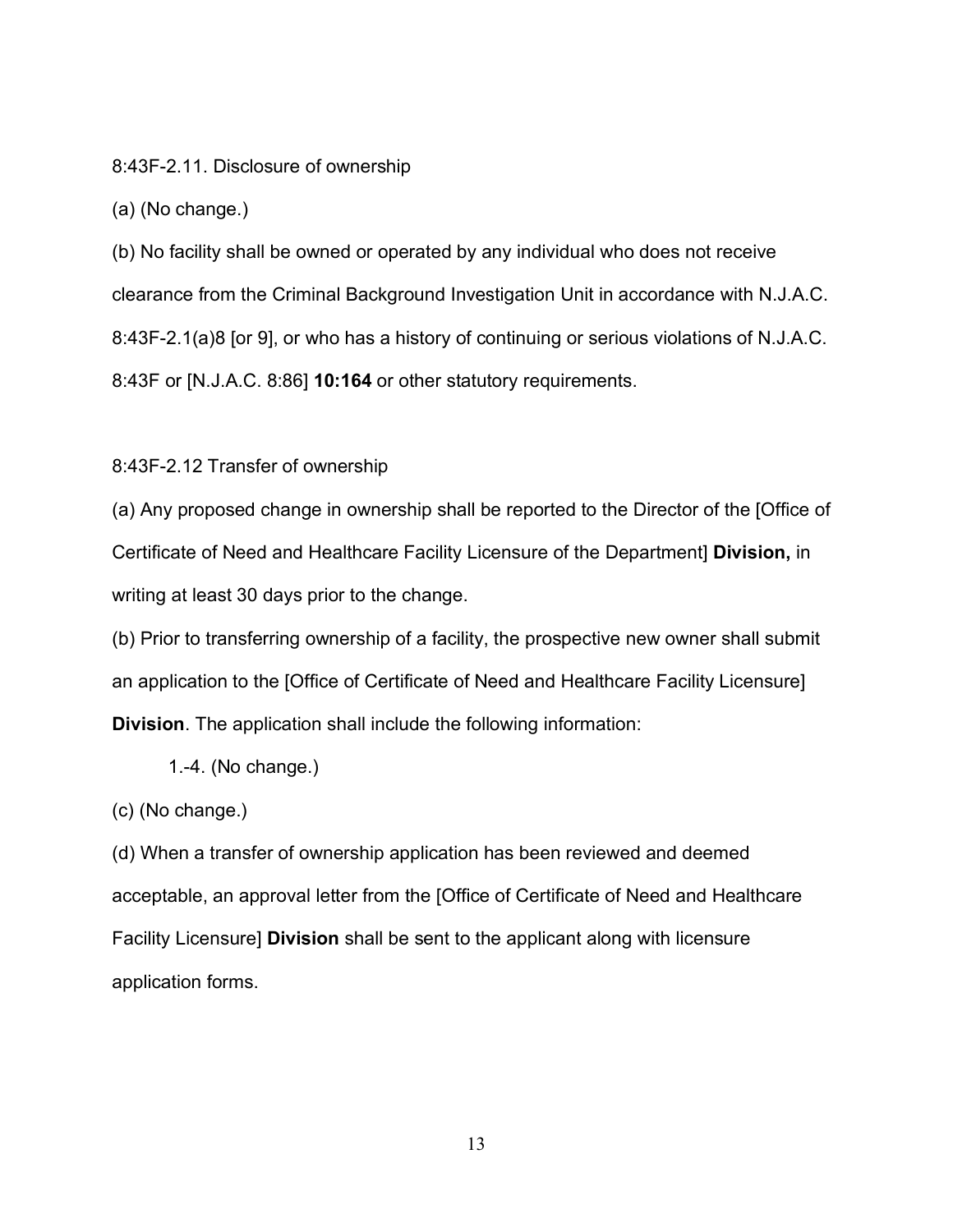(e) After the transaction has been completed, the applicant shall submit the following documents to the [Office of Certificate of Need and Healthcare Facility Licensure] **Division**.

1.-3. (No change.)

 $(f)-(g)$  (No change.)

## SUBCHAPTER 3. ADMINISTRATION

8:43F-3.3 Administrative policies and procedures

(a)-(c) (No change.)

(d) A policy and procedure manual(s) for the organization and operation of the facility shall be developed, implemented, and reviewed at intervals specified in the manual(s). Each review of the manual(s) shall be documented, and the manual(s) shall be available in the facility to representatives of the Department at all times. The manual(s) shall include at least the following:

1.- 7. (No change.)

8. Policies and procedures for complying with applicable statutes and protocols to report abuse or mistreatment of participants, elopement, sexual abuse, specified communicable disease, rabies, poisonings**,** and unattended or suspicious deaths. These policies and procedures shall include, but not be limited to:

i. The notification of any suspected case of participant abuse or exploitation that occurs during the participant's participation in adult day health services to the [Office of the Ombudsperson for the Institutionalized Elderly in the Division of Elder Advocacy of the] New Jersey [Department of the Public Advocate] **Long-Term**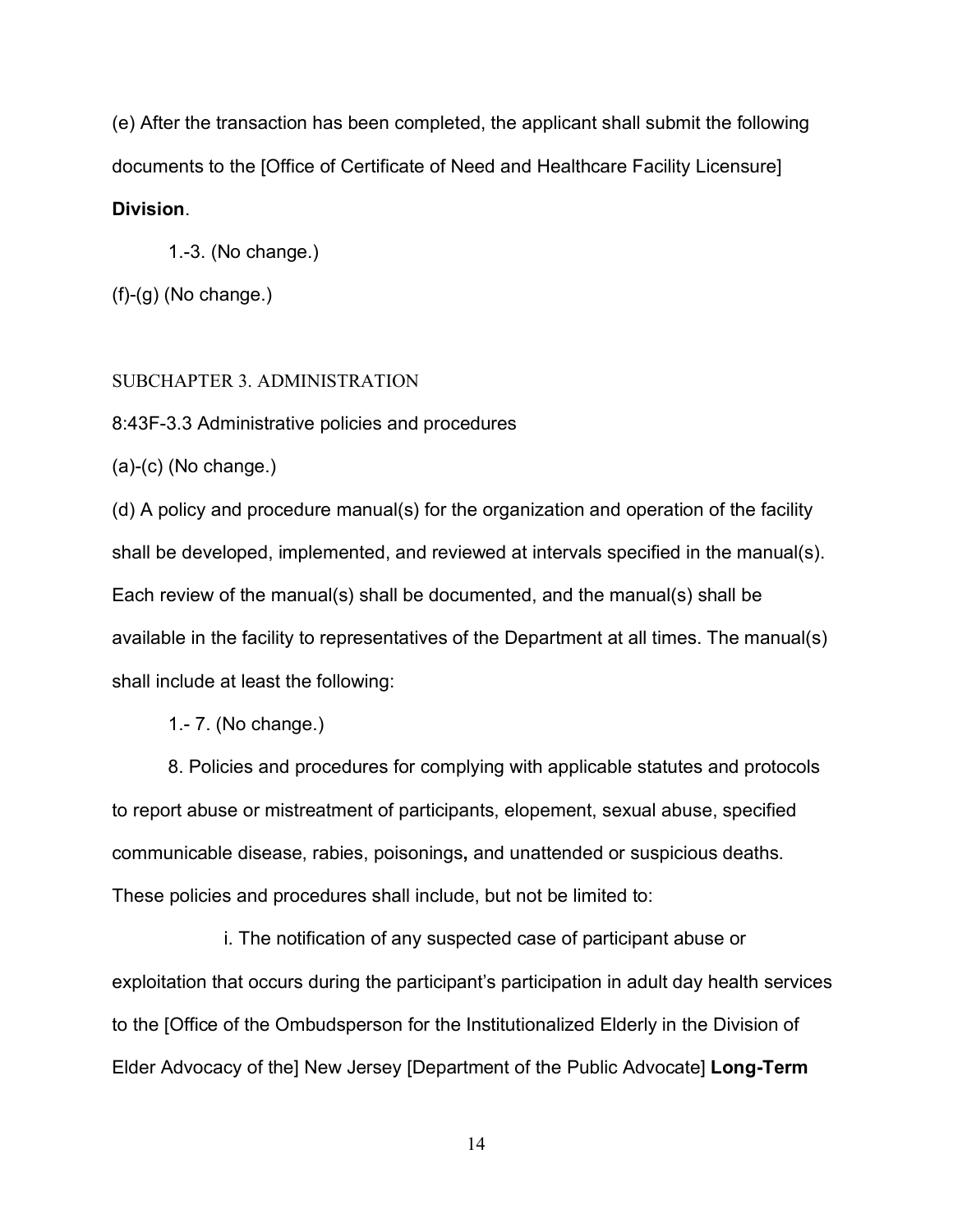**Care Ombudsman**, pursuant to [N.J.S.A. 52:27G-7.1](https://advance.lexis.com/api/document?collection=statutes-legislation&id=urn:contentItem:8NV2-MGJ2-D6RV-H55H-00000-00&context=) et seq., if the participant is 60 years of age or older, and if less than 60 years of age, to the [Assessment and Survey Unit in the] Division of Health [Facilities Evaluation] **Facility Survey** and [Licensing] **Field Operations** of the Department;

ii. The notification of any suspected case of participant abuse or exploitation that occurs outside of the participant's participation in adult day health services that is discovered by facility staff to Adult Protective Services, pursuant to N.J.S.A. 52:27D-[46]**406** et seq., if the participant is 60 years of age or older;

iii.-vi. (No change.)

(e) - (f) (No change.)

# 8:43F-3.4. Mandatory notification

(a) The facility shall notify the Department immediately by telephone at [609-633-9034 (609-392-2020 after business hours)] **(609) 633-8991 or (800) 792-9770**, followed by written confirmation within 72 hours of the following:

1.-6. (No change.)

(b) (No change.)

# SUBCHAPTER 4. PARTICIPANT RIGHTS

8:43F-4.2 Rights of each participant

(a) (No change.)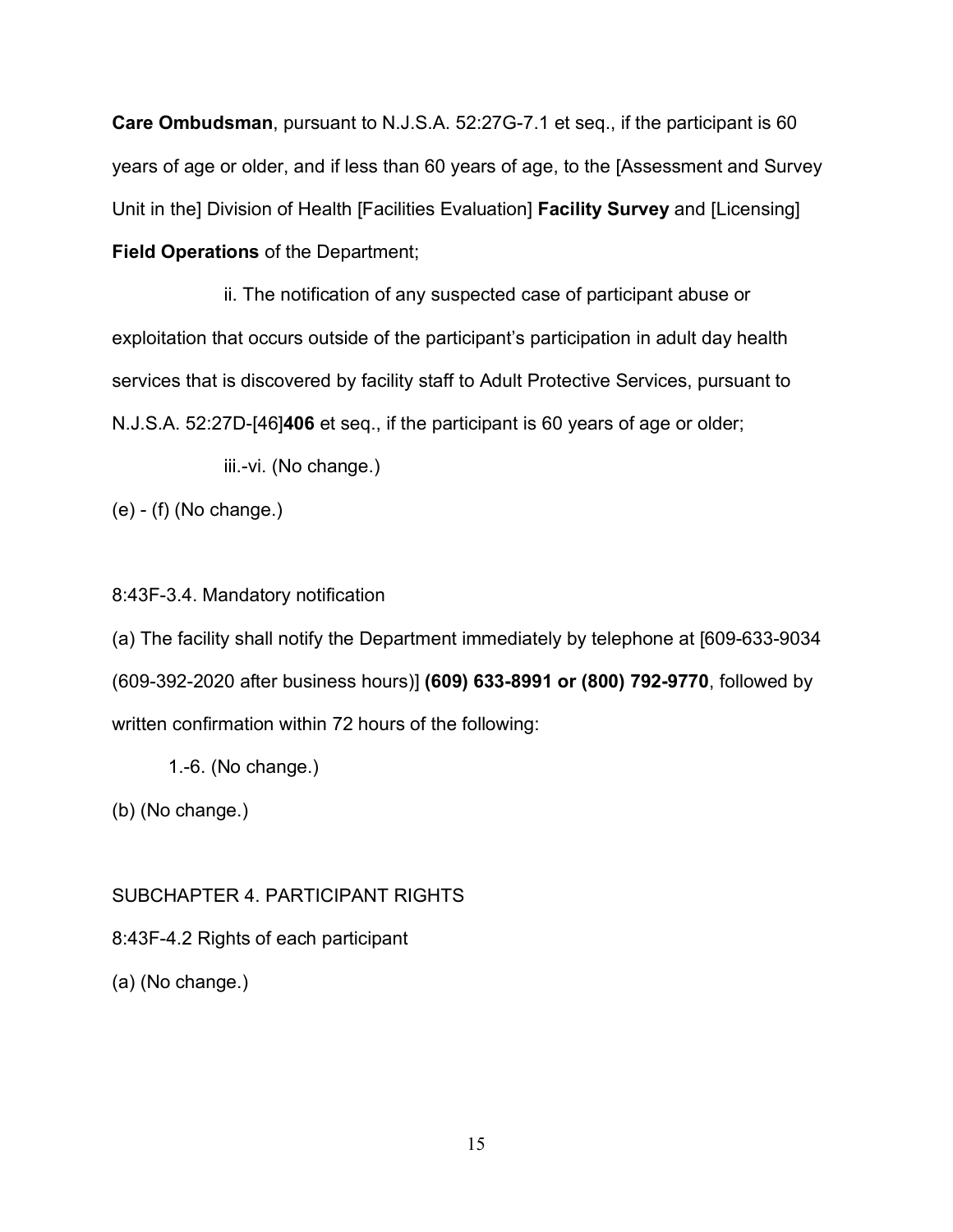(b) The administrator shall provide all participants and/or their families with the name, address, and telephone number of the following offices where complaints may be lodged:

Division of Health [Facilities Evaluation] **Facility Survey** and [Licensing]

# **Field Operations**

New Jersey Department of Health [and Senior Services]

PO Box [367] **358**

Trenton, NJ [08625-0367] **08625-0358**

Telephone: (800) 792-9770

[Office of the Ombudsperson for the Institutionalized Elderly] **New Jersey** 

# **Long-Term Care Ombudsman**

Division of Elder Advocacy

New Jersey Department of the Public Advocate

PO Box 852

Trenton, NJ 08625-0852

Telephone: (877) 582-6995

Division of Medical Assistance and Health Services

New Jersey Department of Human Services

PO Box 712

Trenton, NJ 08625-0712

[Telephone: (609) 588-3828]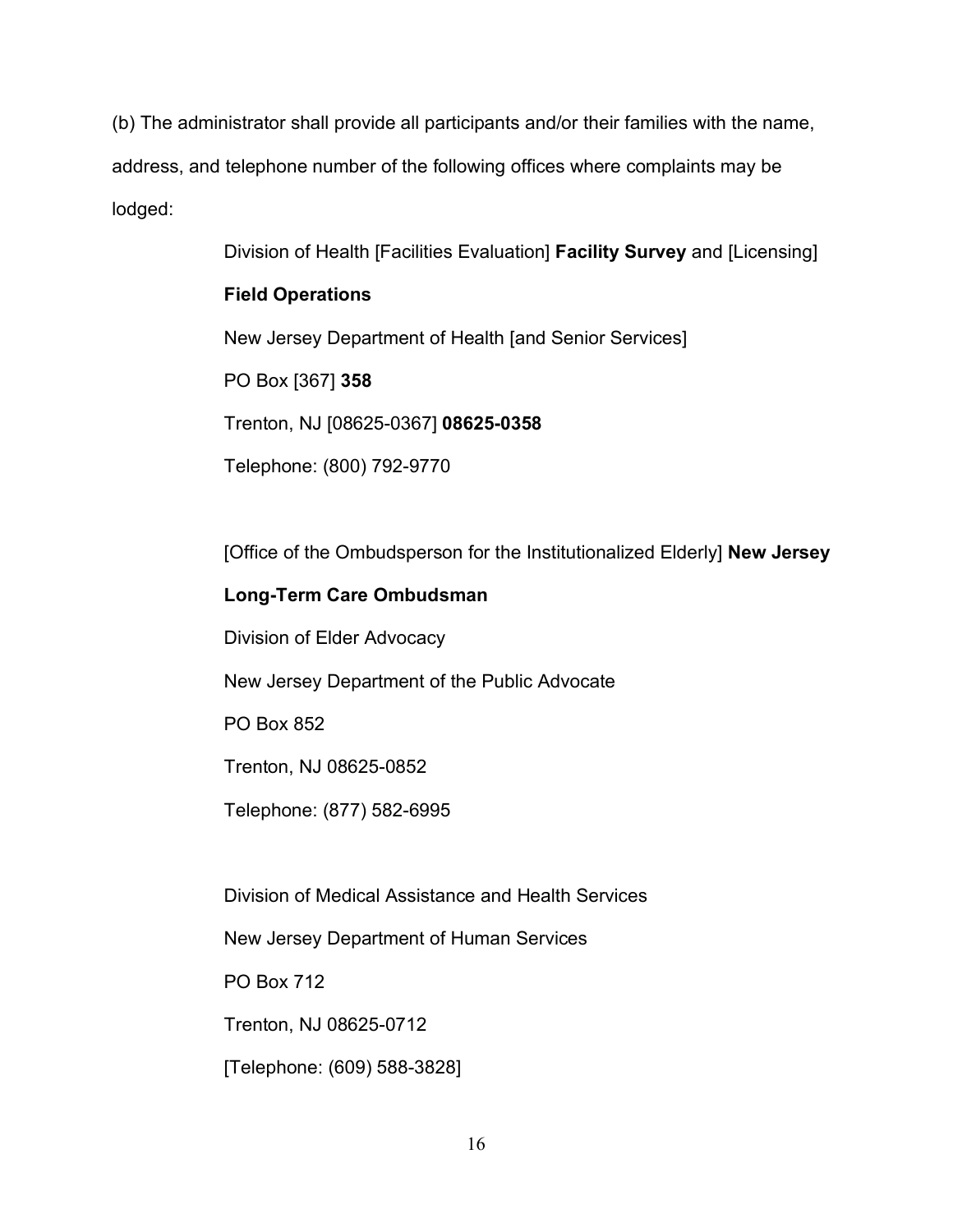# **Website:**

# **https://www.state.nj.us/humanservices/doas/home/adultpsp.html**

Division of [Youth and Family Services] **Child Protection and** 

# **Permanency**

New Jersey Department of Children and Families

PO Box 729

Trenton, NJ 08625-0729

Telephone: [(609) 984-4500] **(609) 292-0617**, or to report child abuse or

neglect, 1-877-NJABUSE (652-2873)

(c)-(d) (No change.)

# SUBCHAPTER 5. PARTICIPANT ASSESSMENT AND PLAN OF CARE

8:43F-5.4 Development and implementation of plan of care, and discharge

(a)-(c) (No change.)

(d) The plan of care shall include documented discharge planning, which shall address the participant's changing status that may alter the appropriateness of day care and necessitate helping the caregiver to access alternative resources.

1. The plans for discharge shall be in compliance with N.J.A.C. [8:86-1.5] **10:164,** regarding Medicaid eligibility criteria, if applicable.

2. (No change.)

(e)-(f) (No change.)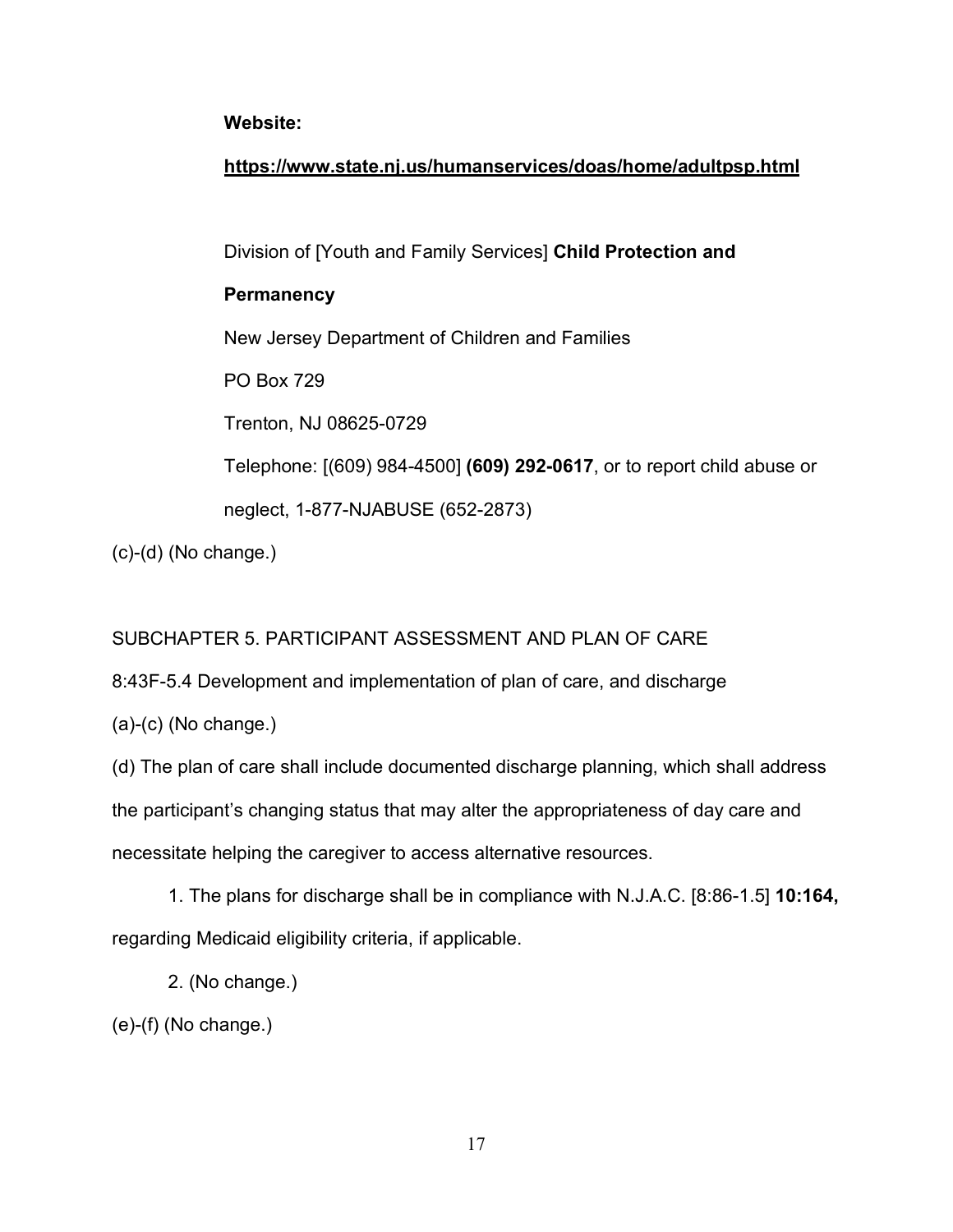### SUBCHAPTER 6. GENERAL SERVICES

8:43F-6.1 General services provided

(a)-(d) (No change.)

(e) Adult day health services shall be provided for at least five consecutive hours and no more than 12 hours daily, exclusive of transportation time, for a minimum of five days per week.

1. For Medicaid-eligible participants, the facility shall also comply with all of the provisions [of] **at** N.J.A.C. [8:86] **10:164**.

(f) The facility shall maintain a daily record of participant attendance for each day during which services are provided, in accordance with N.J.A.C. [8:86-1.3(a)3] **10:164-1.3(a)4**.

#### 8:43F-6.3 Personnel

(a) The facility shall make reasonable efforts to ensure that all staff providing direct care to participants in the facility are in good health, are concerned for the safety and wellbeing of participants, and have not been convicted of a crime relating adversely to the person's ability to provide care to participants, except when the applicant or employee with a criminal history has demonstrated his or her rehabilitation, in accordance with the standards set forth at [N.J.S.A. 2A:168A-1](https://advance.lexis.com/api/document?collection=statutes-legislation&id=urn:contentItem:5F0Y-BKN1-6F13-04P8-00000-00&context=) et seq., and N.J.A.C. 8:43F-2.1(a)[8ii]**8i**, in order to qualify for employment at the facility.

(b)-(f) (No change.)

### SUBCHAPTER 8. MEDICAL SERVICES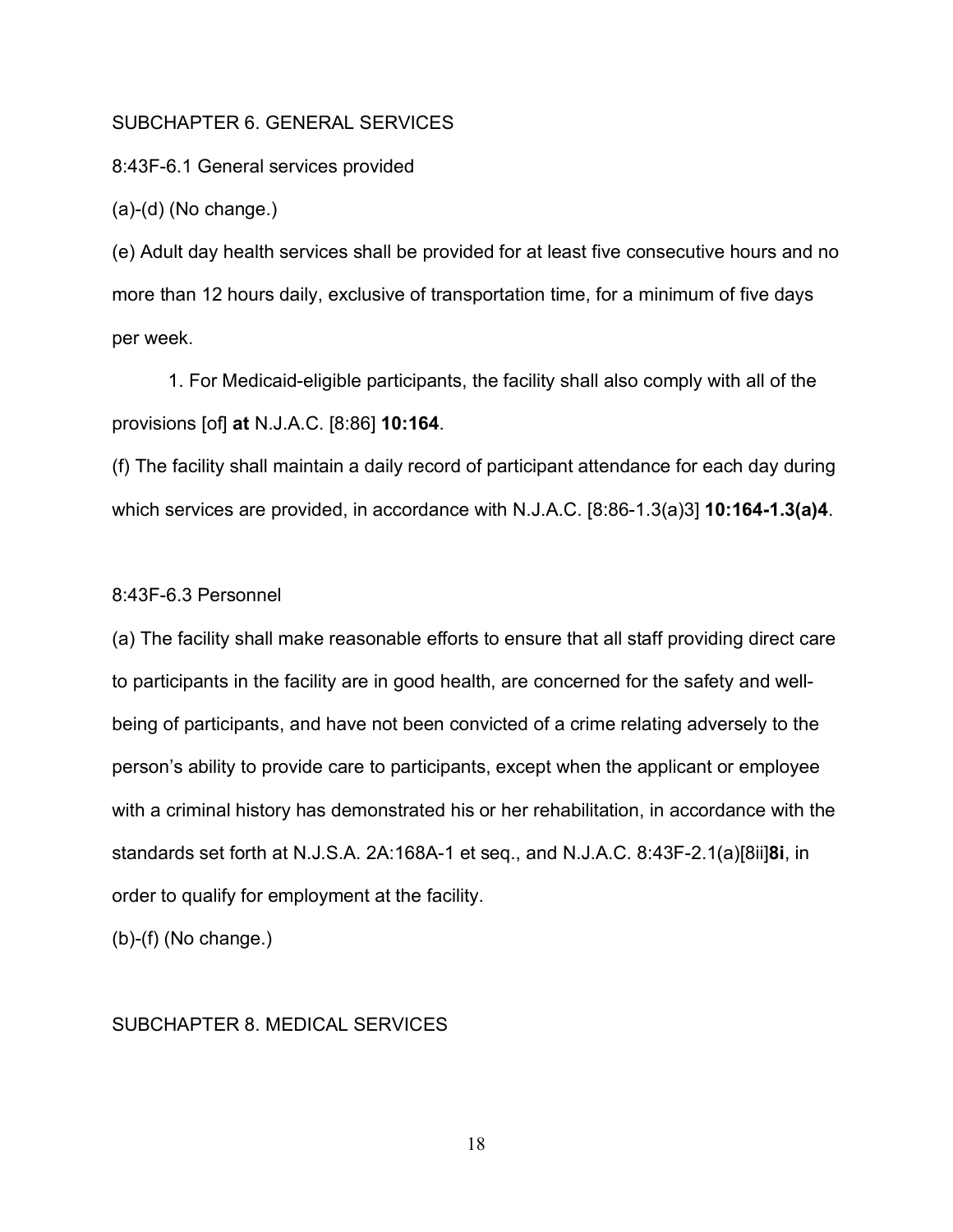8:43F-8.4. Responsibilities of physicians, advanced practice nurses**,** and physician assistants

(a) (No change.)

(b) The physician, advanced practice nurse**,** or physician assistant who provides care to the participant shall provide the following information, which shall be included in the participant's medical record:

1. A signed, dated medical history and physical examination report, including results of a chest [X-ray] **x-ray**, if performed. The history and physical examination shall be performed within 60 days prior to or upon admission to the program;

2.- 4. (No change.)

(c) (No change.)

### SUBCHAPTER 9. PHARMACEUTICAL SERVICES

8:43F-9.4. Pharmacy control policies and procedures

(a) - (c) (No change.)

(d) Alternative medication delivery systems, such as unit-of-use, unit dose**,** or customized medication packages, shall be labeled, dispensed, stored, accounted for, and monitored in accordance with the New Jersey State Board of Pharmacy rules, [N.J.A.C. 13:39,](https://advance.lexis.com/api/document?collection=administrative-codes&id=urn:contentItem:5XKV-PWC1-JWR6-S4YJ-00009-00&context=) the United States [Pharmacopoeia] **Pharmacopeia,** and generally accepted standards of pharmaceutical practice for medication distribution systems. Required information appearing on individually packaged medications or within an alternative medication delivery system need not be repeated on the label. (e) (No change.)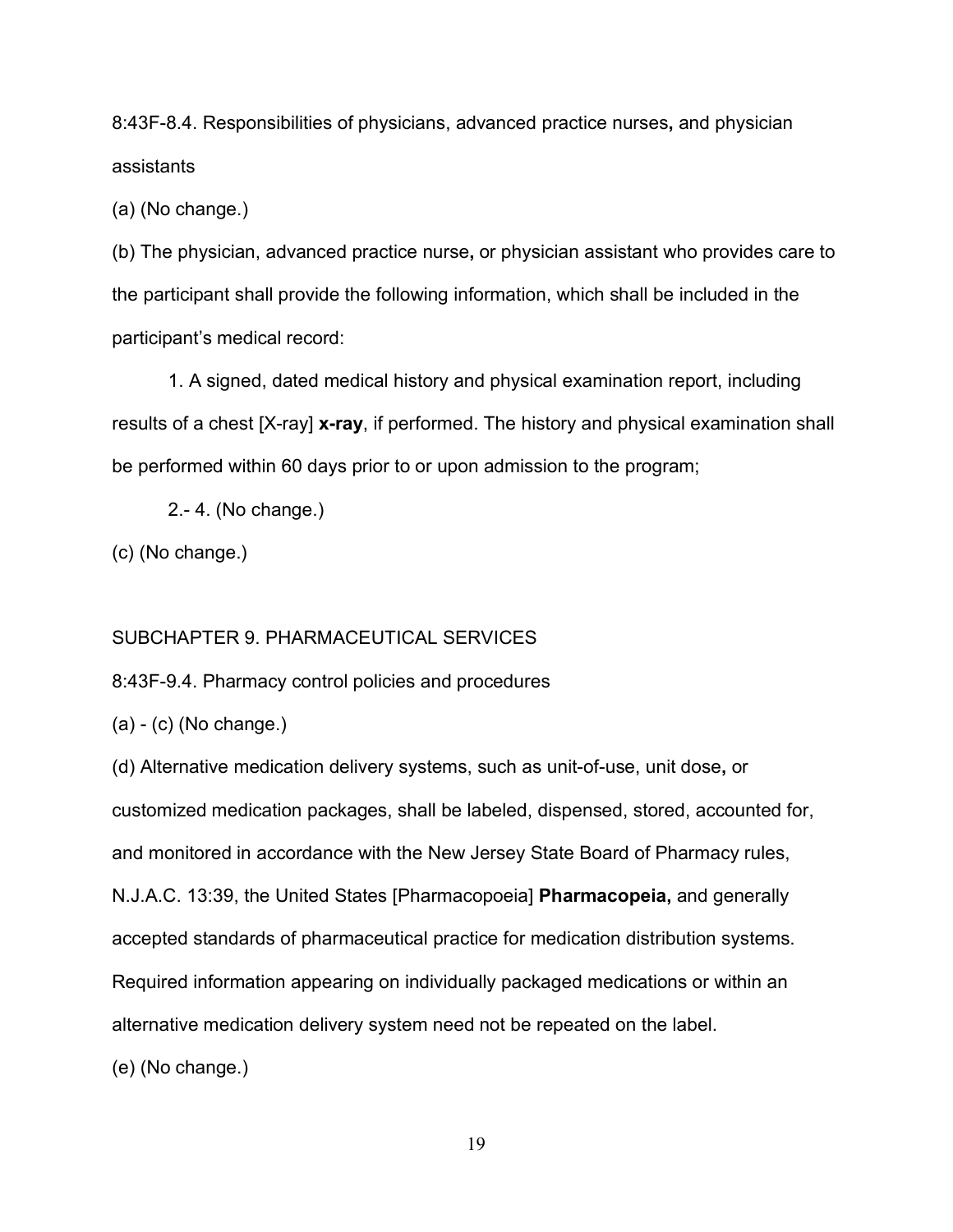# SUBCHAPTER 10. DIETARY SERVICES

8:43F-10.2 Qualifications of the food service supervisor

(a) The food service supervisor shall:

1. (No change.)

2. Be a graduate of a dietetic technician or dietetic assistant training program approved by the [American Dietetic Association] **Commission on Dietetic Registration** (Office on Dietetic Credentialing**)**[, 216 Jackson Boulevard--7th Floor, Chicago, Illinois 60606-6995)]; or

3. (No change.)

# 8:43F-10.3. Qualifications of the dietitian

The dietitian must be registered or eligible for registration by the Commission on Dietetic Registration, Office on Dietetic Credentialing[, 216 W. Jackson Boulevard, 7th Floor] Chicago, Illinois 60606-6995].

# SUBCHAPTER 13. ACTIVITIES SERVICES

8:43F-13.2. Qualifications of activities director

(a) The activities director shall:

1. Be certified or eligible for certification as an activity director certified (ADC) by the National Certification Council for Activity Professionals (National Certification Council for Activity Professionals, [PO Box 62589, Virginia Beach, VA 23466] **3015 Upton Drive, Suite 103, Kensington, MD 20895**);